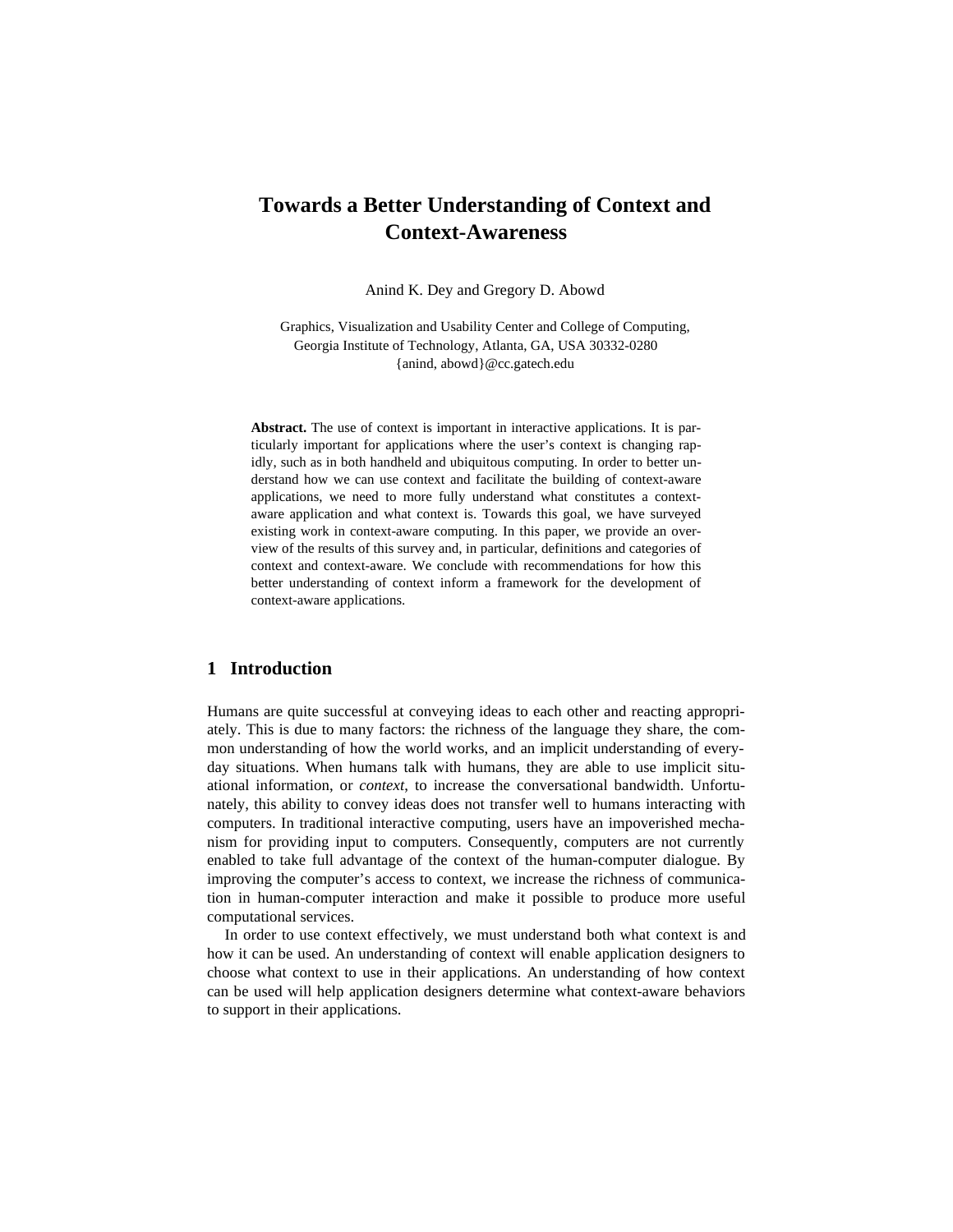How do we as applications developers provide the context to the computers, or make those applications aware and responsive to the full context of human-computer interaction? We could require users explicitly to express all information relevant to a given situation. However, the goal of context-aware computing should be to make interacting with computers easier. Forcing users consciously to increase the amount of information is more difficult for them and tedious. Furthermore, it is likely that most users will not know which information is potentially relevant and, therefore, will not know what information to announce. Instead, our approach to context-aware application development is to collect contextual information through automated means, make it easily available to a computer's run-time environment, and let the application designer decide what information is relevant and how to deal with it. This is the better approach, for it removes the need for users to make all information explicit and it puts the decisions about what is relevant into the designer's hands. The application designer should have spent considerably more time analyzing the situations under which the application will be executed and can more appropriately determine what information is relevant and how to react to it.

How is this discussion of context relevant to handheld and ubiquitous computing? In these settings, the user has increased freedom of mobility. The increase in mobility creates situations where the user's context, such as the location of a user and the people and objects around her, is more dynamic. Both handheld and ubiquitous computing have given users the expectation that they can access information services whenever and wherever they are. With a wide range of possible user situations, we need to have a way for the services to adapt appropriately, in order to best support the human–computer interaction.

Realizing the need for context is only the first step toward using it effectively. Most researchers have a general idea about what context is and use that general idea to guide their use of it. However, a vague notion of context is not sufficient; in order to effectively use context, we must attain a better understanding of what context is.

In this paper, we will review previous attempts to define and provide a characterization of context and context-aware computing, and present our own definition and characterization. We then discuss how this increased understanding informs the development of a shared infrastructure for context-sensing and context-aware application development.

## **2 What is Context?**

To develop a specific definition that can be used prescriptively in the context-aware computing field, we will look at how researchers have attempted to define context in their own work. While most people tacitly understand what context is, they find it hard to elucidate. Previous definitions of context are done by enumeration of examples or by choosing synonyms for context.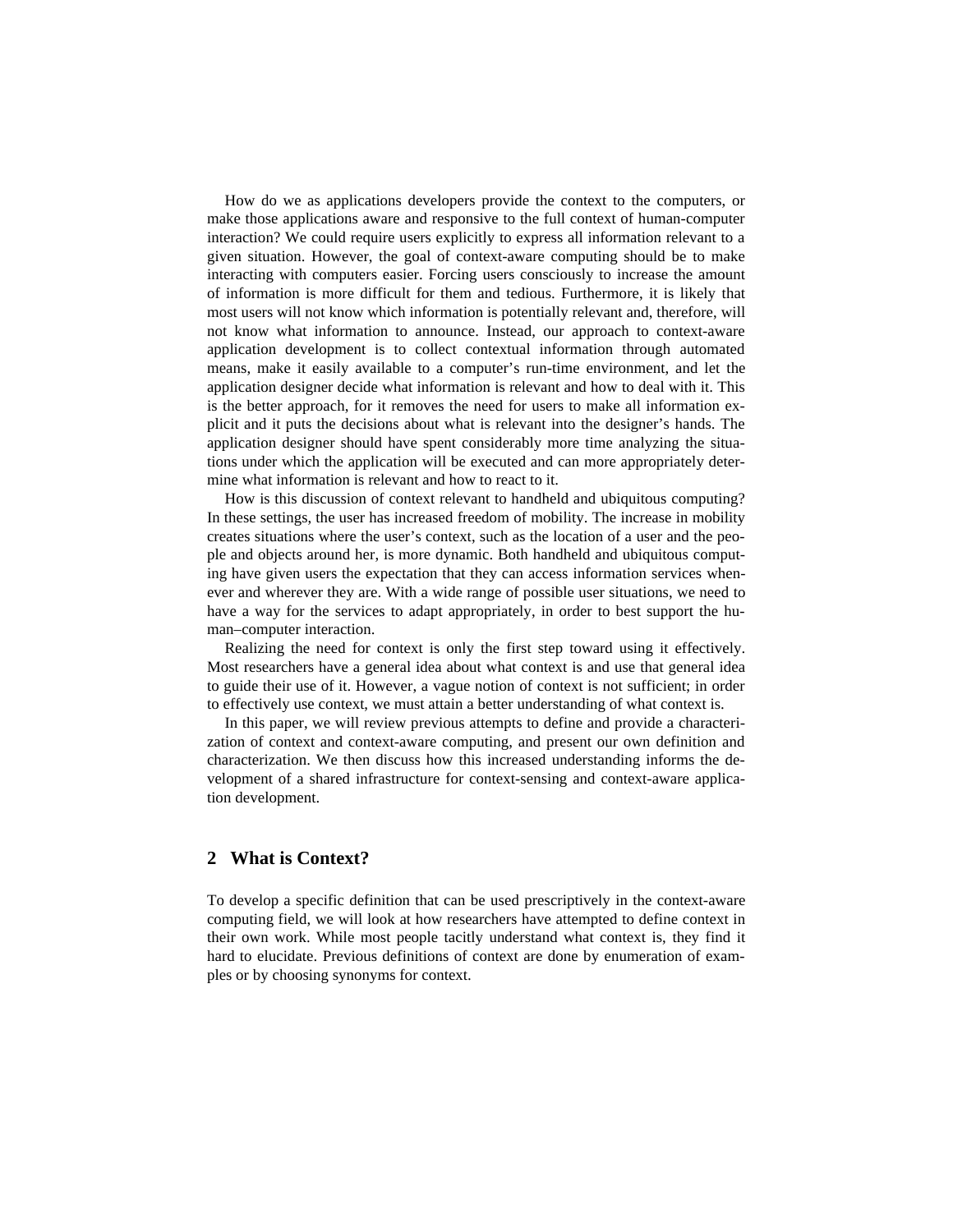## **2.1 Previous Definitions of Context**

In the work that first introduces the term 'context-aware,' Schilit and Theimer [26] refer to context as location, identities of nearby people and objects, and changes to those objects. In a similar definition, Brown *et al.* [3] define context as location, identities of the people around the user, the time of day, season, temperature, etc. Ryan *et al.* [22] define context as the user's location, environment, identity and time. Dey [8] enumerates context as the user's emotional state, focus of attention, location and orientation, date and time, objects, and people in the user's environment. These definitions that define context by example are difficult to apply. When we want to determine whether a type of information not listed in the definition is context or not, it is not clear how we can use the definition to solve the dilemma.

Other definitions have simply provided synonyms for context; for example, referring to context as the environment or situation. Some consider context to be the user's environment, while others consider it to be the application's environment. Brown [4] defined context to be the elements of the user's environment that the user's computer knows about. Franklin & Flaschbart [14] see it as the situation of the user. Ward *et al.* [27] view context as the state of the application's surroundings and Rodden *et al.* [20] define it to be the application's setting. Hull *et al.* [15] included the entire environment by defining context to be aspects of the current situation. As with the definitions by example, definitions that simply use synonyms for context are extremely difficult to apply in practice.

The definitions by Schilit *et al.* [25], Dey *et al*. [9] and Pascoe [17] are closest in spirit to the operational definition we desire. Schilit *et al.* claim that the important aspects of context are: where you are, who you are with, and what resources are nearby. They define context to be the constantly changing execution environment. They include the following pieces of the environment:

- *Computing environment* available processors, devices accessible for user input and display, network capacity, connectivity, and costs of computing
- *User environment* location, collection of nearby people, and social situation
- *Physical environment* lighting and noise level

Dey *et al.* define context to be the user's physical, social, emotional or informational state. Finally, Pascoe defines context to be the subset of physical and conceptual states of interest to a particular entity. These definitions are too specific. Context is all about the whole situation relevant to an application and its set of users. We cannot enumerate which aspects of all situations are important, as this will change from situation to situation. In some cases, the physical environment may be important, while in others it may be completely immaterial. For this reason, we could not use the definitions provided by Schilit *et al.*, Dey *et al.*, or Pascoe.

### **2.2 Our Definition of Context**

*Context is any information that can be used to characterize the situation of an entity. An entity is a person, place, or object that is*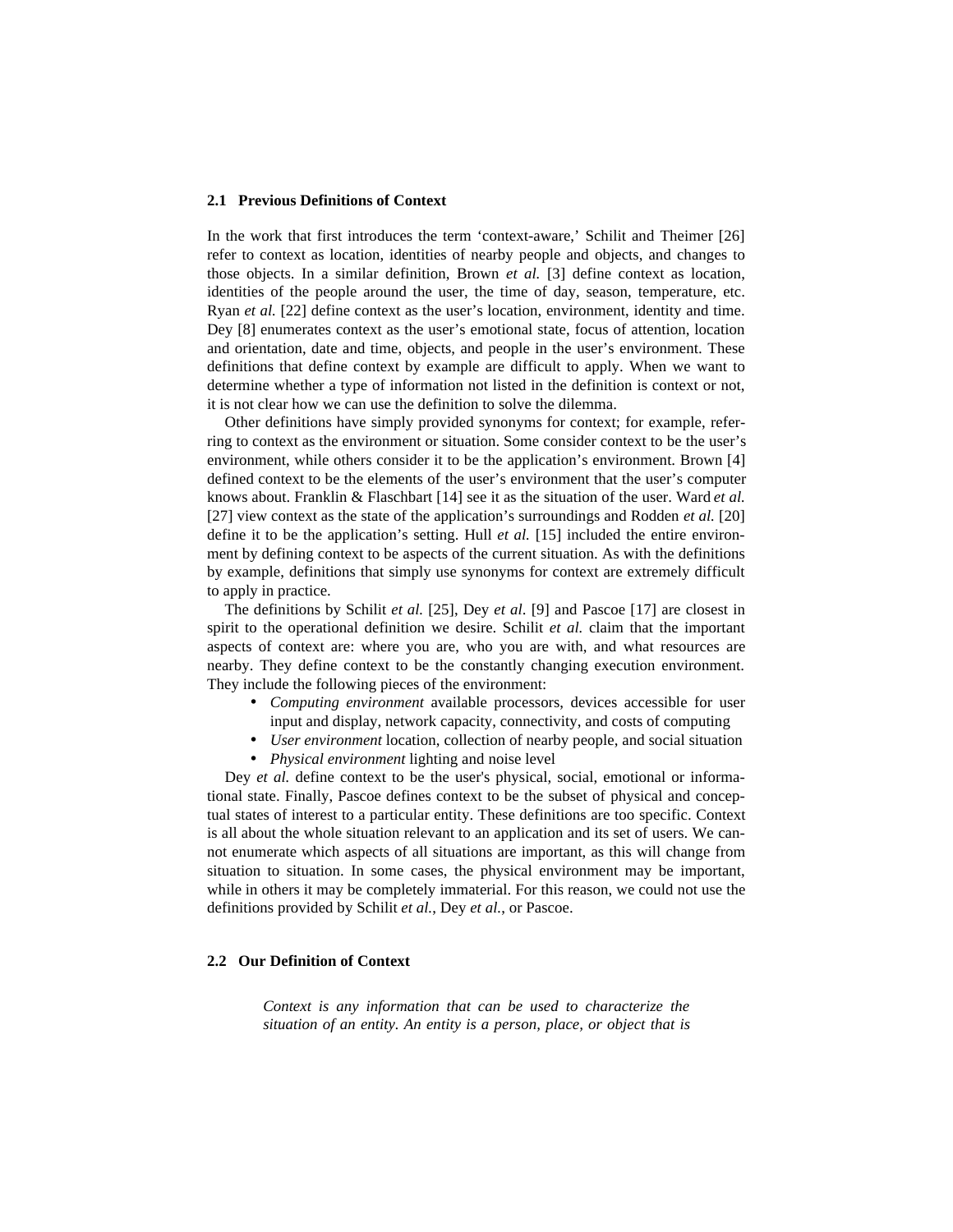## *considered relevant to the interaction between a user and an application, including the user and applications themselves.*

This definition makes it easier for an application developer to enumerate the context for a given application scenario. If a piece of information can be used to characterize the situation of a participant in an interaction, then that information is context. Take the task of using a spreadsheet to add a list of weights as an example. The entities in this example are the user and the application. We will look at two pieces of information – presence of other people and location – and use the definition to determine whether either one is context. The presence of other people in the room does not affect the user or the application for the purpose of this task. Therefore, it is not context. The user's location, however, can be used to characterize the user's situation. If the user is located in the United States, the sum of the weights will be presented in terms of pounds and ounces. If the user is located in Canada, the sum of the weights will be presented in terms of kilograms. Therefore, the user's location is context because it can be used to characterize the user's situation.

A general assumption is that context consists only of implicit information, but this is a troublesome distinction. Our definition allows context to be either explicitly or implicitly indicated by the user. For example, whether a user's identity is detected implicitly using vision or explicitly via a login dialogue, the user's identity is still context. Researchers have focussed on implicit information because there is much unexplored promise in leveraging off implicit information pertaining to the human– computer interaction.

### **2.3 Categories of Context**

A categorization of context types will help application designers uncover the most likely pieces of context that will be useful in their applications. Previous definitions of context seed our development of context types. Ryan *et al.* [22] suggest context types of location, environment, identity and time. Schilit *et al.* [25] list the important aspects of context as where you are, who you are with and what resources are nearby.

Context-aware applications look at the *who*'s, *where*'s, *when*'s and *what*'s (that is, what the user is doing) of entities and use this information to determine *why* the situation is occurring. An application doesn't actually determine why a situation is occurring, but the designer of the application does. The designer uses incoming context to determine why a situation is occurring and uses this to encode some action in the application. For example, in a context-aware tour guide, a user carrying a handheld computer approaches some interesting site resulting in information relevant to the site being displayed on the computer. In this situation, the designer has encoded the understanding that when a user approaches a particular site (the 'incoming context'), it means that the user is interested in the site (the 'why') and the application should display some relevant information (the 'action').

There are certain types of context that are, in practice, more important than others. These are *location*, *identity*, *activity* and *time*. The only difference between this list and the definition of context provided by Ryan *et al.* is the use of 'activity' rather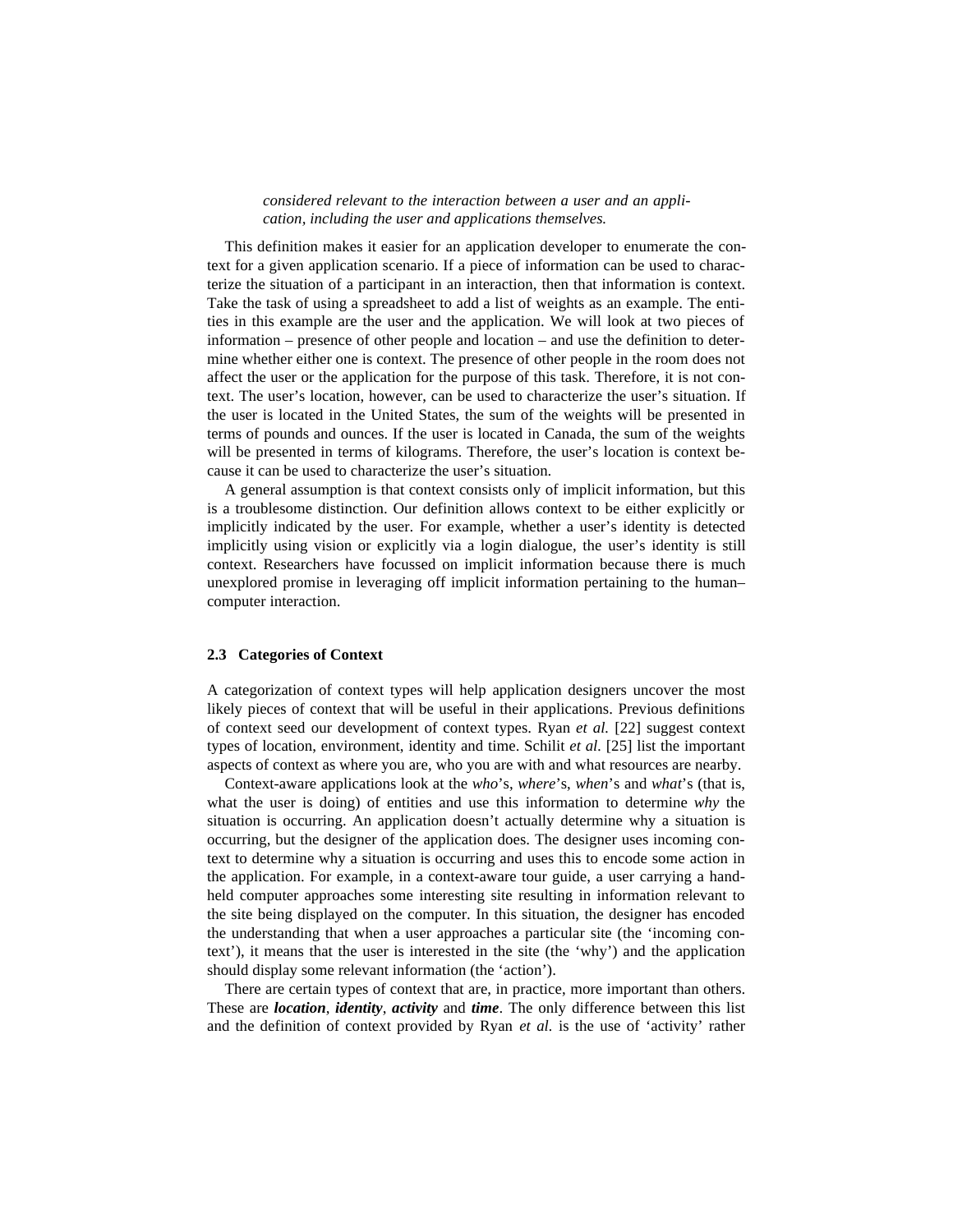than 'environment'. Environment is a synonym for context and does not add to our investigation of context. Activity, on the other hand, answers a fundamental question of what is occurring in the situation. The categories provided by Schilit *et al.* (where you are, who you are with, and what objects are around you) only include location and identity information. To characterize a situation, we also need activity and time information.

Location, identity, time, and activity are the *primary* context types for characterizing the situation of a particular entity. These context types not only answer the questions of who, what, when, and where, but also act as indices into other sources of contextual information. For example, given a person's identity, we can acquire many pieces of related information such as phone numbers, addresses, email addresses, birthdate, list of friends, relationships to other people in the environment, etc. With an entity's location, we can determine what other objects or people are near the entity and what activity is occurring near the entity. From these examples, it should be evident that the primary pieces of context for one entity can be used as indices to find *secondary* context (e.g., the email address) for that same entity as well as primary context for other related entities (e.g., other people in the same location).

In this initial categorization, we have a simple two-tiered system. The four primary pieces of context already identified are on the first level. All the other types of context are on the second level. The secondary pieces of context share a common characteristic: they can be indexed by primary context because they are attributes of the entity with primary context. For example, a user's phone number is a piece of secondary context and it can be obtained by using the user's identity as an index into an information space like a phone directory. There are some situations in which multiple pieces of primary context are required to index into an information space. For example, the forecasted weather is context in an outdoor tour guide that uses the information to schedule a tour for users. To obtain the forecasted weather, both the location for the forecast and the date of the desired forecast are required.

This characterization helps designers choose context to use in their applications, structure the context they use, and search out other relevant context. The four primary pieces of context indicate the types of information necessary for characterizing a situation and their use as indices provide a way for the context to be used and organized. Now that we have given a definition of context, we can begin to think about how to use context. In the next section, we define context-aware and provide a characterization of context-aware application features.

## **3 Defining Context-Aware Computing**

Context-aware computing was first discussed by Schilit and Theimer [26] in 1994 to be software that "adapts according to its location of use, the collection of nearby people and objects, as well as changes to those objects over time." However, it is commonly agreed that the first research investigation of context-aware computing was the Olivetti Active Badge [28] work in 1992. Since then, there have been numer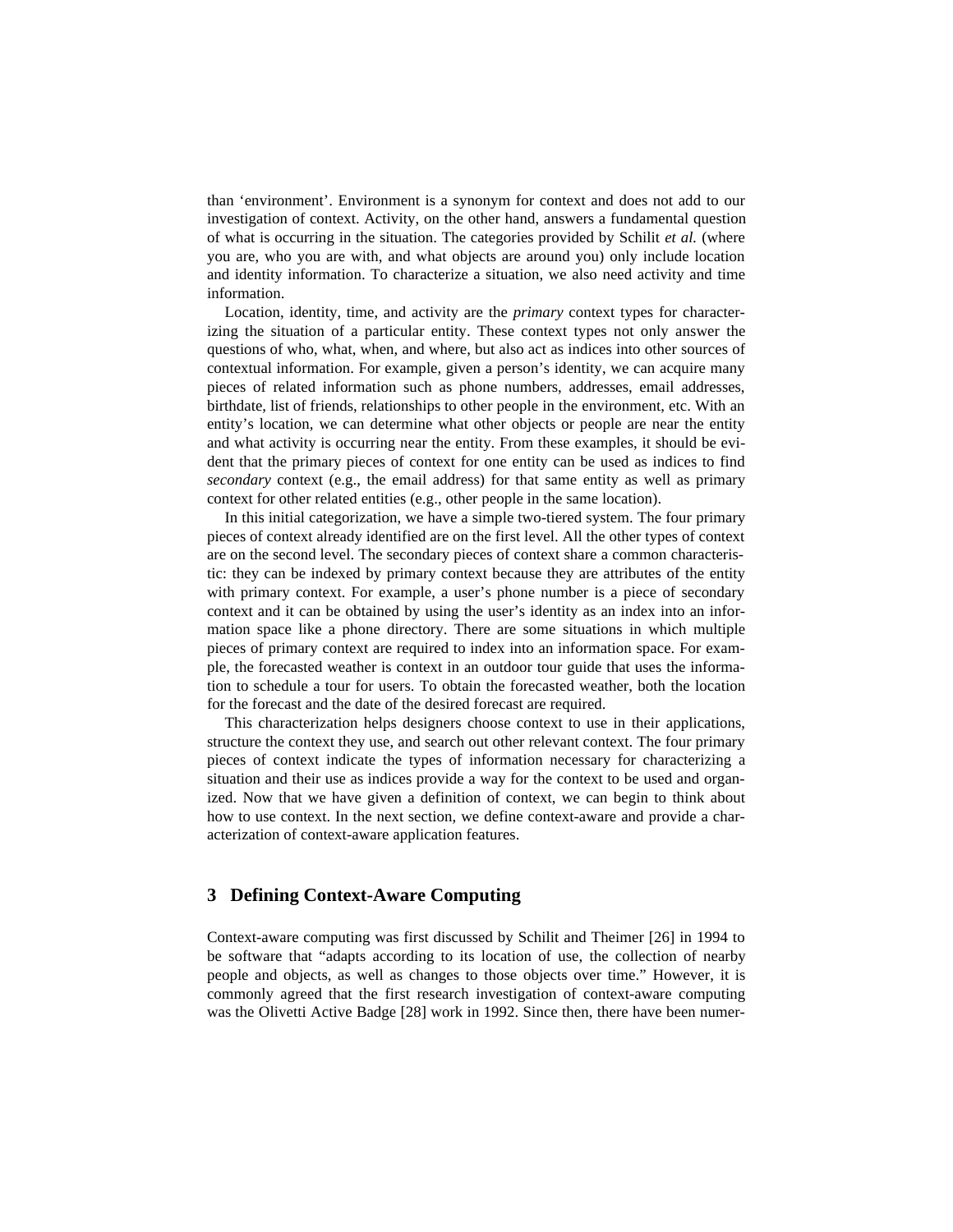ous attempts to define context-aware computing, and these all inform our own definition.

### **3.1 Previous Definitions of Context-Aware**

The first definition of context-aware applications given by Schilit and Theimer [26] restricted the definition from applications that are simply informed about context to applications that *adapt* themselves to context.

Context-aware has become somewhat synonymous with other terms: adaptive [2], reactive [6], responsive [12], situated [15], context-sensitive [19] and environmentdirected [13]. Previous definitions of context-aware computing fall into two categories: using context and adapting to context.

We will first discuss the more general case of using context. Hull *et al*. [15] and Pascoe *et al*. [17,18,22] define context-aware computing to be the ability of computing devices to detect and sense, interpret and respond to aspects of a user's local environment and the computing devices themselves. Dey [8] limits context-awareness to the human–computer interface, as opposed to the underlying application. Dey *et al*. [9] begin to introduce the notion of adaptation by defining context-awareness to be work leading to the automation of a software system based on knowledge of the user's context. Salber *et al* [23] define context-aware to be the ability to provide maximum flexibility of a computational service based on real-time sensing of context.

The following definitions are in the more specific "adapting to context" category. Many researchers [25,27,16,3,7,10,1] define context-aware applications to be applications that dynamically change or adapt their behavior based on the context of the application and the user. More specifically, Ryan [21] defines context-aware applications to be applications that monitor input from environmental sensors and allow users to select from a range of physical and logical contexts according to their current interests or activities. This definition is more restrictive than the previous one by identifying the method in which applications acts upon context. Brown [5] defines context-aware applications as applications that automatically provide information and/or take actions according to the user's present context as detected by sensors. He also takes a narrow view of context-aware computing by stating that these actions can take the form of presenting information to the user, executing a program according to context, or configuring a graphical layout according to context. Finally, Fickas *et al* [13] define environment-directed (practical synonym for context-aware) applications to be applications that monitor changes in the environment and adapt their operation according to predefined or user-defined guidelines.

#### **3.2 Our Definition of Context-Aware**

*A system is context-aware if it uses context to provide relevant information and/or services to the user, where relevancy depends on the user's task.*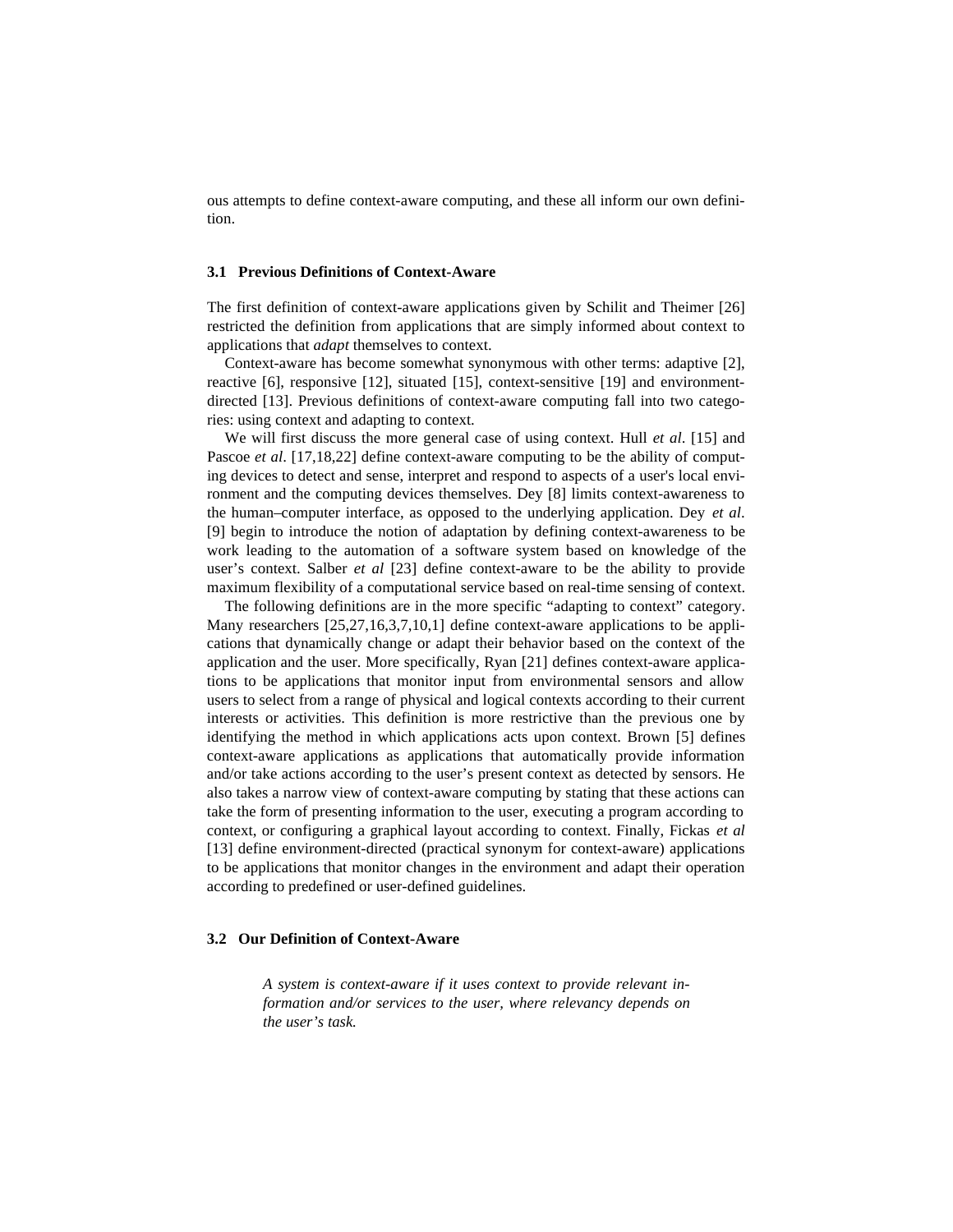We have chosen a more general definition of context-aware computing. The definitions in the more specific "adapting to context" category require that an application's behavior be modified for it to be considered context-aware. When we try to apply these definitions to established context-aware applications, we find that they do not fit. For example, an application that simply displays the context of the user's environment to the user is not modifying its behavior, but it is context-aware. If we use the less general definitions, these applications would not be classified as contextaware. We, therefore, chose a more general definition that does not exclude existing context-aware applications.

We will compare our definition to the general definitions provided above. Our definition is more general than the one provided by Hull *et al*. [15] and Pascoe *et al.* [17,18,22]. They require their context-aware systems to detect, interpret and respond to context. We only require the response to context, allowing the detection and interpretation to be performed by other computing entities. It differs from the other general definitions given above by focussing on the user, not limiting awareness to just the application interface [8], not requiring applications to perform services automatically [9], and not requiring real-time acquisition of context [23].

**Categorization of Features for Context-Aware Applications** In a further attempt to help define the field of context-aware applications, we will present a categorization for features of context-aware applications. There have been two attempts to develop such a taxonomy. The first was by Schilit *et al.* [25] and had 2 orthogonal dimensions: whether the task is to get information or to execute a command and whether the task is executed manually or automatically. Applications that retrieve information for the user manually based on available context are classified as *proximate selection* applications. It is an interaction technique where a list of objects (printers) or places (offices) is presented, where items relevant to the user's context are emphasized or made easier to choose. Applications that retrieve information for the user automatically based on available context are classified as *automatic contextual reconfiguration*. It is a system-level technique that creates an automatic binding to an available resource based on current context. Applications that execute commands for the user manually based on available context are classified as *contextual command* applications. They are executable services made available due to the user's context or whose execution is modified based on the user's context. Finally, applications that execute commands for the user automatically based on available context use *context-triggered actions*. They are services that are executed automatically when the right combination of context exists, and are based on simple if-then rules.

More recently, Pascoe [17] proposed a taxonomy of context-aware features. There is considerable overlap between the two taxonomies but some crucial differences as well. Pascoe [17] developed a taxonomy aimed at identifying the core features of context-awareness, as opposed to the previous taxonomy, which identified classes of context-aware applications. In reality, the following features of context-awareness map well to the classes of applications in the Schilit taxonomy. The first feature is *contextual sensing* and is the ability to detect contextual information and present it to the user, augmenting the user's sensory system. This is similar to *proximate selection*,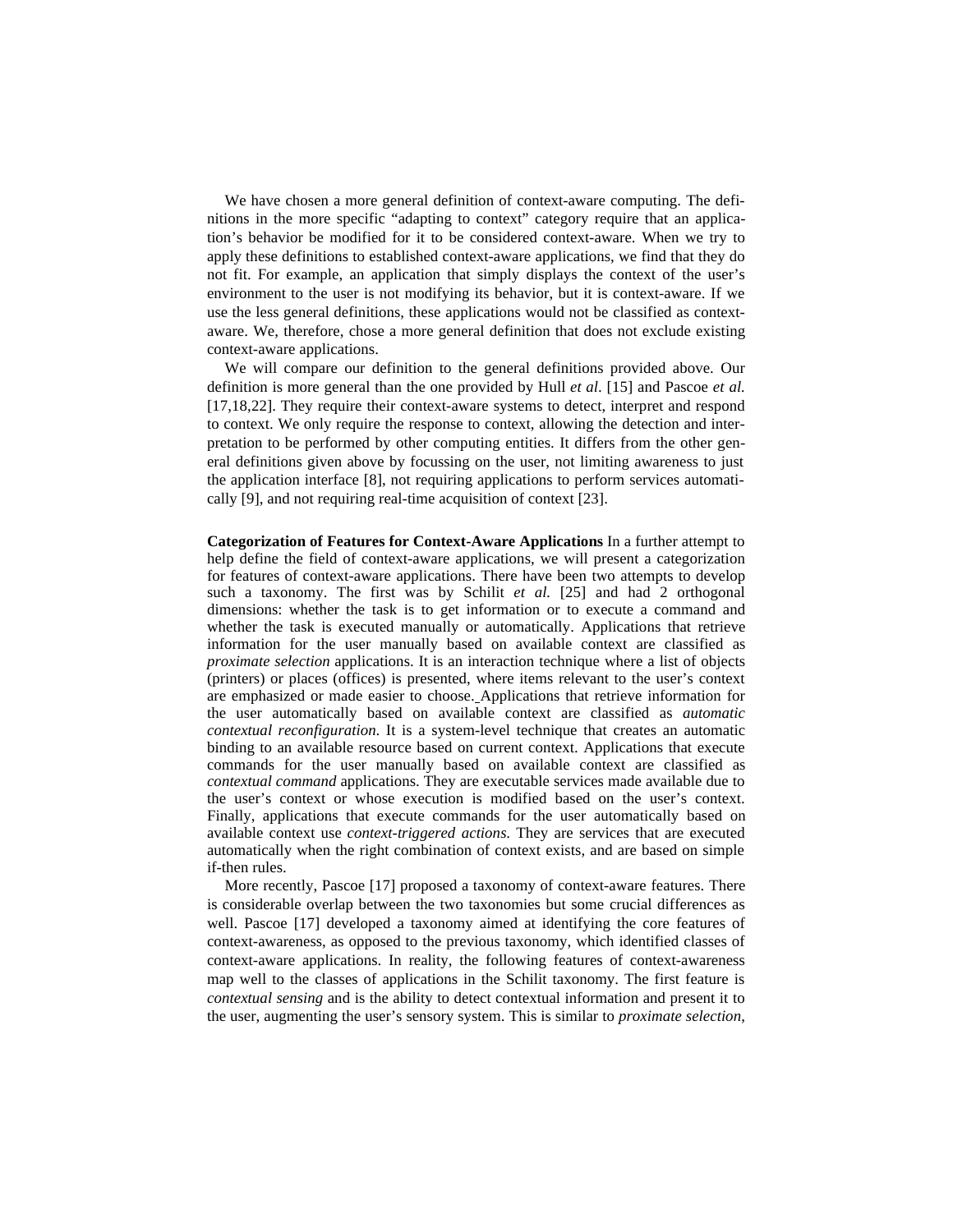except in this case, the user does not necessarily need to select one of the context items for more information (i.e. the context may be the information required). The next feature is *contextual adaptation* and is the ability to execute or modify a service automatically based on the current context. This maps directly to Schilit's *contexttriggered actions*. The third feature, *contextual resource discovery*, allows contextaware applications to locate and exploit resources and services that are relevant to the user's context. This maps directly to *automatic contextual reconfiguration*. The final feature, *contextual augmentation*, is the ability to associate digital data with the user's context. A user can view the data when he is in that associated context. For example, a user can create a virtual note providing details about a broken television and attach the note to the television. When another user is close to the television or attempts to use it, he will see the virtual note left previously.

Pascoe and Schilit both list the ability to exploit resources relevant to the user's context, the ability to execute a command automatically based on the user's context and the ability to display relevant information to the user. Pascoe goes further in terms of displaying relevant information to the user by including the display of context, and not just information that requires further selection (e.g. showing the user's location vs. showing a list of printers and allowing the user to choose one). Pascoe's taxonomy has a category not found in Schilit's taxonomy: *contextual augmentation*, or the ability to associate digital data with the user's context. Finally, Pascoe's taxonomy does not support the presentation of commands relevant to a user's context. This presentation is called *contextual commands* in Schilit's taxonomy.

Our proposed categorization combines the ideas from these two taxonomies and takes into account the three major differences. Similar to Pascoe's taxonomy, it is a list of the context-aware features that context-aware applications may support. There are three categories:

- 1) *presentation* of information and services to a user;
- 2) automatic *execution* of a service; and
- 3) *tagging* of context to information for later retrieval

Presentation is a combination of Schilit's proximate selection and contextual commands. To this, we have added Pascoe's notion of presenting context (as a form of information) to the user. Automatic execution is the same as Schilit's contexttriggered actions and Pascoe's contextual adaptation. Tagging is the same as Pascoe's contextual augmentation.

We introduce two important distinguishing characteristics: the decision not to differentiate between information and services, and the removal of the exploitation of local resources as a feature. We do not to use Schilit's dimension of information vs. services to distinguish between our categories. In most cases, it is too difficult to distinguish between a presentation of information and a presentation of services. For example, Schilit writes that a list of printers ordered by proximity to the user is an example of providing information to the user. But, whether that list is a list of information or a list of services depends on how the user actually uses that information. For example, if the user just looks at the list of printers to become familiar with the names of the printers nearby, she is using the list as information. However, if the user chooses a printer from that list to print to, she is using the list as a set of services.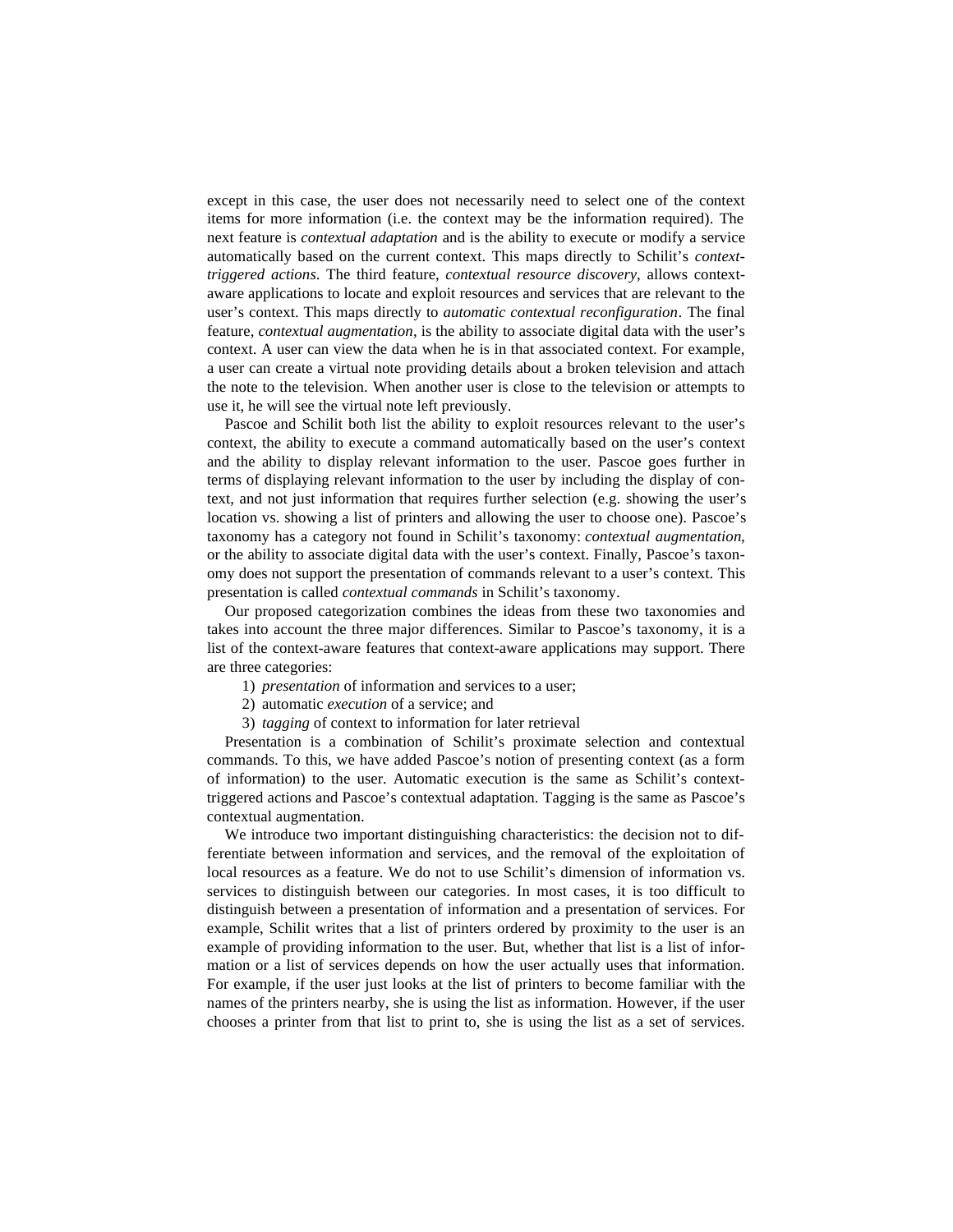Rather than try to assume the user's state of mind, we chose to treat information and services in a similar fashion.

We chose not to use the exploitation of local resources, or resource discovery, as a context-aware feature. This feature is called automatic contextual reconfiguration in Schilit's taxonomy and contextual resource discovery in Pascoe's taxonomy. We do not see this as a separate feature category, but rather as part of our first two categories. Resource discovery is the ability to locate new services according to the user's context. This ability is really no different than choosing services based on context. We can illustrate our point by reusing the list of printers example. When a user enters an office, their location changes and the list of nearby printers changes. The list changes by having printers added, removed, or being reordered (by proximity, for example). Is this an instance of resource exploitation or simply a presentation of information and services? Rather than giving resource discovery its own category, we split it into two of our existing categories: presenting information and services to a user and automatically executing a service. When an application presents information to a user, it falls into the first category, and when it automatically executes a service for the user, it falls into the second category.

**Cataloguing previous context-aware work** We applied our categories of context and context-aware features to the applications discussed in the related research we have presented. The results are in Table 1 below. Under the context type heading, we present Activity, Identity, Location, and Time. Under the context-aware heading, we present our 3 context-aware features, Presentation, automatic Execution, and Tagging.

| <b>System Name</b>        | <b>System Description</b>              | Context Type |              |   | Context-Aware |              |   |              |
|---------------------------|----------------------------------------|--------------|--------------|---|---------------|--------------|---|--------------|
|                           |                                        | A            |              |   | T             | P            | Е | T            |
| Classroom 2000 [1]        | Capture of a classroom lecture         |              |              | X | X             |              |   | X            |
| Cyberguide [1]            | Tour guide                             |              | X            | X |               | $\mathbf{X}$ |   |              |
| Teleport [2]              | Teleporting                            | $\mathbf{x}$ | X            | X |               |              | X |              |
| Stick-e Documents [3,4,5] | Tour guide                             |              | $\mathbf{X}$ | X | X             | X            |   | X            |
|                           | Paging and reminders                   | $\bf{X}$     | X            |   |               | X            |   | X            |
| Reactive Room [6]         | Intelligent control of audiovisuals    | X            | X            | X |               |              | X |              |
| GUIDE [7]                 | Tour guide                             |              |              | X |               | X            |   |              |
| CyberDesk [8,9,10]        | Automatic integration of user services | X            |              |   |               | X            | X |              |
| Conference Assistant [11] | Conference capture and tour guide      | X            | X            | X | X             | X            |   | X            |
| Responsive Office [12]    | Office environment control             |              |              | X | X             |              | X |              |
| <b>NETMAN</b> [13,16]     | Network maintenance                    |              |              | X |               | X            |   |              |
| Fieldwork [17,18,22]      | Fieldwork data collection              |              |              | X | X             | X            |   | X            |
| Augment-able Reality [19] | Virtual post-it notes                  |              |              | X |               | X            |   | $\mathbf{X}$ |
| Context Toolkit [24]      | In/Out Board                           |              | X            | X | X             | X            |   |              |
|                           | Capture of serendipitous meetings      |              | $\mathbf x$  | X | X             |              | X | X            |
| Active Badge [28]         | Call forwarding                        |              | X            | X |               | X            | X |              |

**Table 1.** Application of context and context-aware categories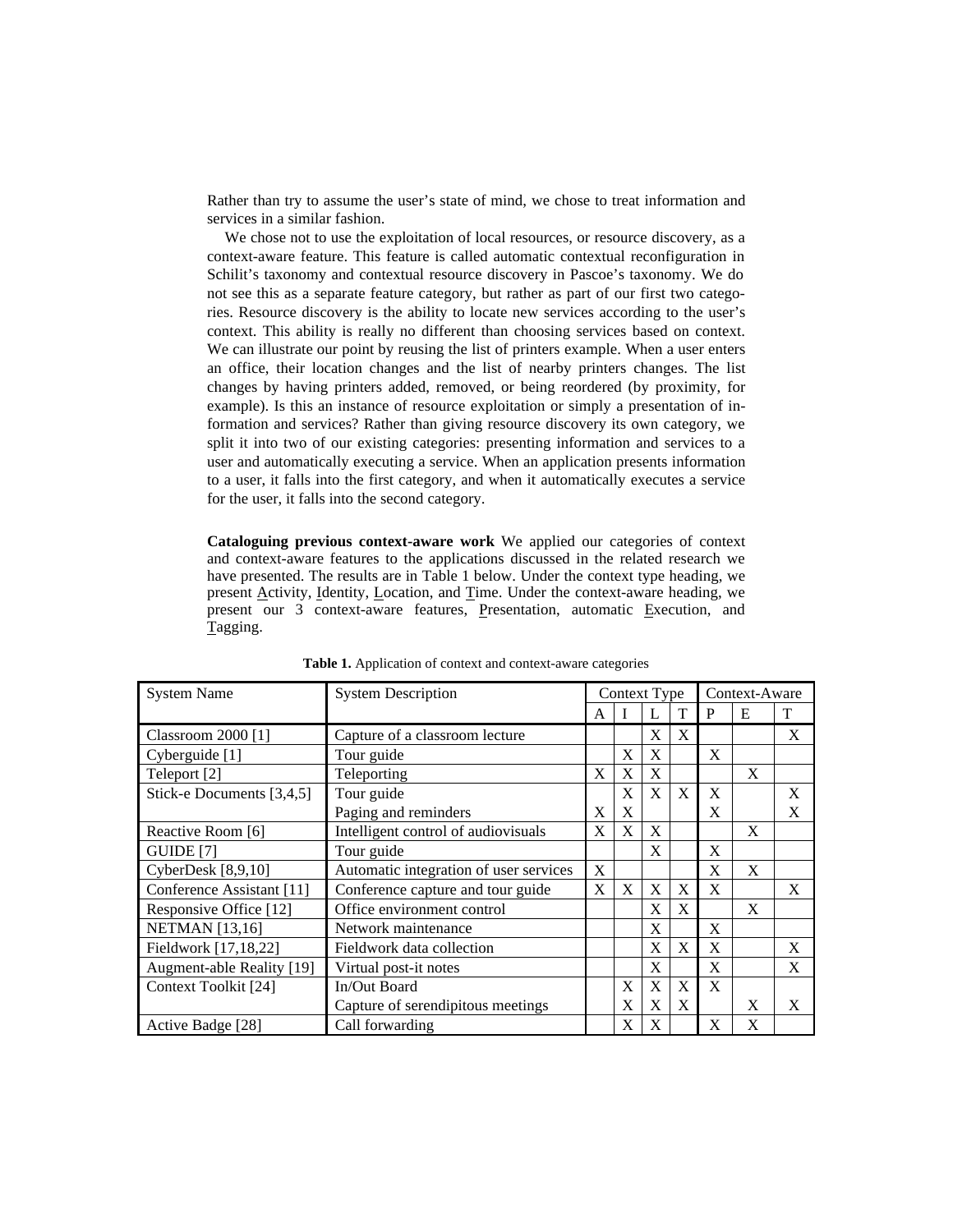From this table, we see that while many applications make use of both location and identity context, few make use of activity context. We also note that many applications use the presentation feature, but fewer use the execution and tagging features. This table indicates that there are areas which need addressing in the space of contextaware applications.

## **4 Impact on Context-Aware Application Development**

In the previous sections, we presented definitions and categories for both context and context-aware. We have applied these definitions and categories to our own research and they have helped to inform the design of an architecture to support context-aware computing and the design of context-aware applications [11].

Our architecture<sup>1</sup> is built on the concept of enabling applications to obtain the context they require without them having to worry about how the context was sensed. In previous work, we presented the context widget [24], an abstraction that implements this concept. A context widget is responsible for acquiring a certain type of context information and it makes that information available to applications in a generic manner, regardless of how it is actually sensed.

Our definition of context provided another important abstraction. We defined it as information used to characterized the situation of an entity. If we think of a context widget as being responsible for a single piece of information, we need an abstraction to represent an entity. This abstraction, which we call a context server in our architecture, is responsible for the entire context about a single entity. When designers think about context and interactions, it is natural for them to think in terms of entities, and that makes a context server the correct abstraction to use for building applications. Context servers gather the context about an entity (e.g., a person) from the available context widgets, behaving as a proxy to the context for applications.

Context types inform us both on the variety of context widgets needed and on the features needed to be supported by context servers. At the very minimum, our architecture needs to contain context widgets that collect information on our four primary context types: activity, identity, location, and time. Our context servers also need to support these primary types. Primary context types could be used to both index into more information about a particular entity (secondary context) and index into other entities. To allow applications to leverage this first feature, context servers need to support the retrieving of secondary context information indexed by primary context types. For the second feature, context servers must provide facilities to each other to allow comparison on the primary context types. This will allow an entity to create dynamic relationships with and locate other entities that share all or part of its context, for example, to identify all the people meeting in the same room.

While our definition of context-aware has not directly impacted our architecture, it has provided us with a way to conclude whether an application is context-aware or not. This has been useful in determining what types of applications our architecture

 $\frac{1}{1}$ <sup>1</sup> For more information on the architecture, see http://www.cc.gatech.edu/fce/contexttoolkit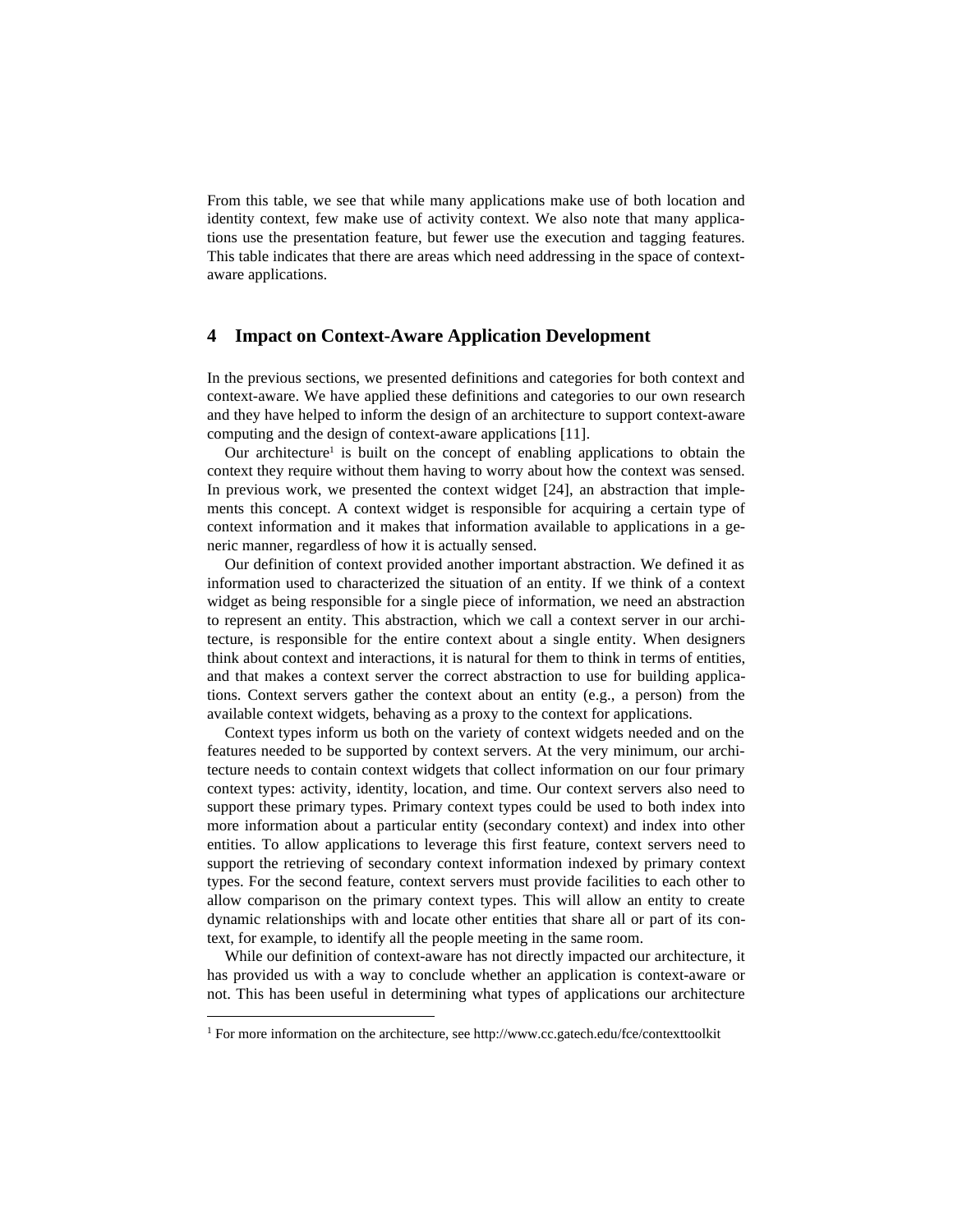needs to support, and therefore what features it must have. Our categorization of context-aware features provides us with two main benefits. The first is that it further specifies the types of applications the architecture must provide support for. The second benefit is that it shows us the types of features that we should be thinking about when building our own context-aware applications.

## **5 Conclusions**

In handheld and ubiquitous computing, a user's context is very dynamic. When using applications in these settings, a user has much to gain by the effective use of implicitly sensed context. It allows an application's behavior to be customized to the user's current situation. To promote a more effective use of context, we have provided definitions and categorizations of context and context-aware computing.

We have defined context to be any information that can be used to characterize the situation of an entity, where an entity can be a person, place, or object. In contextaware computing, these entities are anything relevant to the interaction between the user and application, including the user and the application. We provided an initial set of primary context types —location, identity, time and activity. Context-aware applications use context to provide task-relevant information and/or services to a user. We defined categories of context-aware applications —the presentation of information and services, automatic execution of services, and tagging information with context.

These definitions and categorizations will assist researchers understand the boundaries of context-aware computing, and help application designers select context to use, structure context in applications, and decide what context-aware features to implement. In an effort to substantiate this claim, we have begun work on a framework [24] to support the building of context-aware applications. The definitions and categorizations presented in this paper have both influenced the design of the framework [11] and the design of context-aware applications we have built. Through the use of this framework and the development of more applications, we hope to further increase our understanding of context and context-awareness.

# **References**

- 1. Abowd, G.D., Dey, A.K., Orr, R., Brotherton, J. Context-Awareness in Wearable and Ubiquitous Computing. 1st International Symposium on Wearable Computers (1997) 179-180
- 2. Brown, M. Supporting User Mobility. International Federation for Information Processing (1996)
- 3. Brown, P.J., Bovey, J.D. Chen, X. Context-Aware Applications: From the Laboratory to the Marketplace. IEEE Personal Communications, 4(5) (1997) 58-64
- 4. Brown, P.J. The Stick-e Document: a Framework for Creating Context-Aware Applications. Electronic Publishing '96 (1996) 259-272
- 5. Brown, P.J. Triggering Information by Context. Personal Technologies, 2(1) (1998) 1-9
- 6. Cooperstock, J., Tanikoshi, K., Beirne, G., Narine, T., Buxton, W. Evolution of a Reactive Environment CHI '95 (1995) 170-177